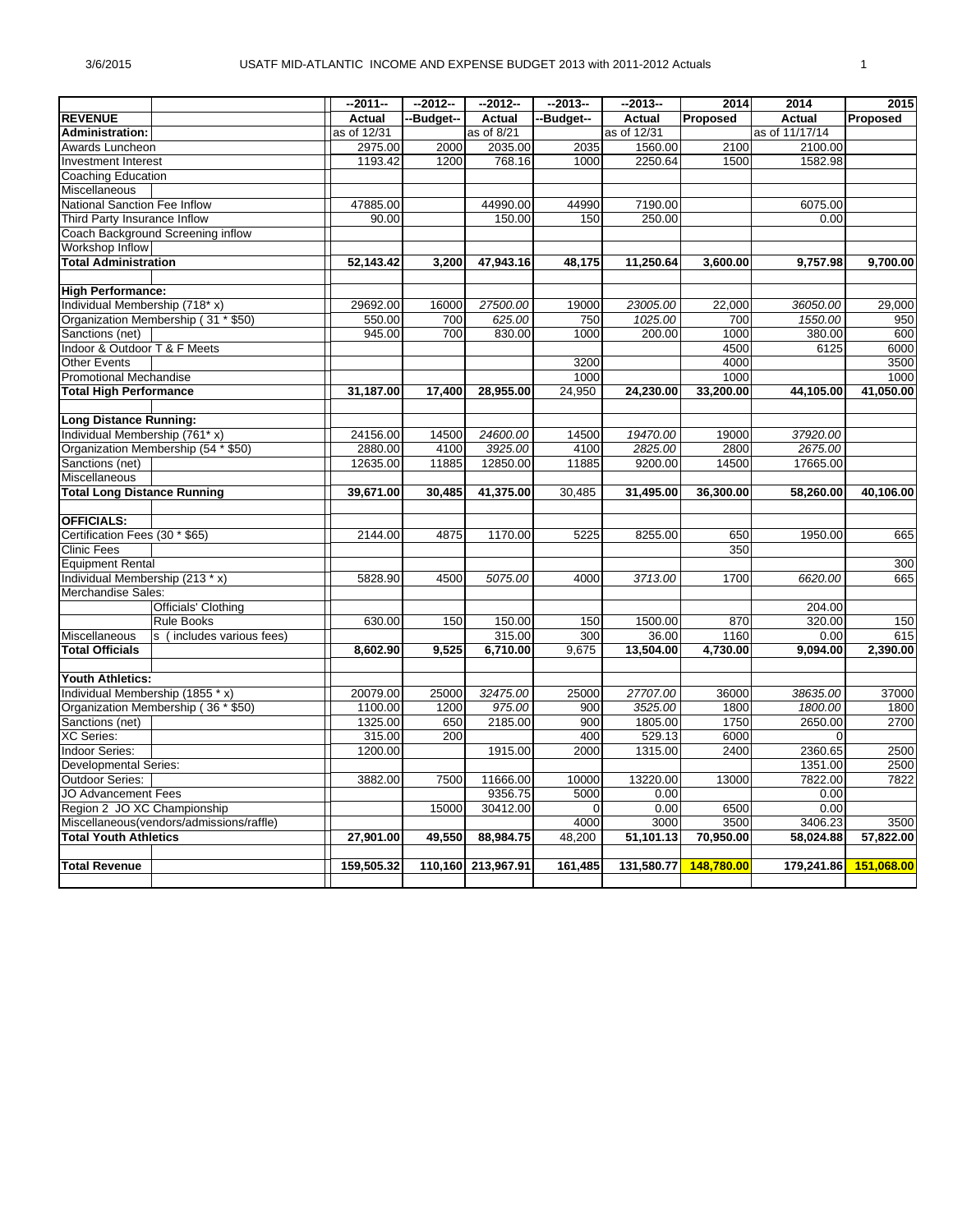|                                          |                                                                                       | $-2011-$    | $-2012-$    | $-2012-$   | $-2013-$         | $-2013-$           | 2014      | 2014           |           |
|------------------------------------------|---------------------------------------------------------------------------------------|-------------|-------------|------------|------------------|--------------------|-----------|----------------|-----------|
| <b>EXPENSES</b>                          |                                                                                       | Actual      | -Budget--   | Actual     | -Budget--        | Actual             | Proposed  | <b>Actual</b>  |           |
| <b>Administration:</b>                   |                                                                                       | as of 12/31 |             | as of 8/21 |                  | as of 12/31        |           | as of 11/14/14 |           |
| Awards Luncheon                          |                                                                                       | 4016.75     | 2900        | 4331.75    | 4332             | 4286.29            |           | 3617           |           |
| Awards                                   |                                                                                       | 276.42      | 350         | 264.00     | 350              | 411.50             |           | 0.00           |           |
| <b>Bank Fees</b>                         |                                                                                       |             |             |            |                  | 1718.46            |           | 394.07         |           |
| <b>Merchant Fees</b>                     |                                                                                       |             |             |            |                  | 171.57             |           | 289.08         |           |
| <b>Third Party Insurance Outflow</b>     |                                                                                       |             |             |            | 150              | 125.00             |           | 0.00           |           |
| <b>National Sanction Fee Outflow</b>     |                                                                                       | 45896.44    |             | 40425.00   | 449900           | 7190.00            |           | 6075.00        |           |
|                                          | Coach Background Screening outflow                                                    |             |             |            |                  |                    |           |                |           |
| Coaching Education:<br>Law & Legislation |                                                                                       |             |             |            |                  |                    |           |                |           |
| <b>Executive Committee:</b>              |                                                                                       |             |             |            |                  |                    |           |                |           |
|                                          | President                                                                             | 340.00      | 650         |            | 650              | 300                |           | 0              |           |
|                                          | Vice-President                                                                        |             | 150         |            | 150              |                    |           |                |           |
|                                          | Secretary                                                                             | 164.93      | 200         | 44.82      | 200              | 0                  |           | $\mathbf 0$    |           |
|                                          | Treasurer                                                                             | 150.00      | 150         |            | 150              |                    |           |                |           |
|                                          | <b>Financial Secretary</b>                                                            |             | 100         |            | 100              | $\mathbf 0$        |           | $\Omega$       |           |
| Kelsey (National Office)                 |                                                                                       |             |             |            |                  |                    |           | 2508           |           |
| Newsletter                               |                                                                                       | 7085.37     | 6500        | 2660.96    | 6500             | 4000               | 7900      | 2000           |           |
| <b>Membership Management</b>             |                                                                                       | 3000.00     | 3000        |            | 3000             | 928.38             |           | $\Omega$       |           |
| <b>License Fees</b>                      |                                                                                       |             |             |            | $\overline{0}$   |                    |           |                |           |
| PO Box fee/Postage                       |                                                                                       | 520.09      | 460         | 400.05     | 460              | 443<br>288.95      |           | 194.09         |           |
| Printing<br>Equipment/Projector/Screen   |                                                                                       | 68.89       | 70          |            | 70               | 1004.98            |           | 0<br>$\Omega$  |           |
| Sports Equipment                         |                                                                                       |             |             |            |                  |                    |           |                |           |
|                                          | Records/Equipment Storage/Software                                                    | 156.00      |             |            | $\Omega$         | 317.89             |           | 52.99          |           |
| <b>Supplies</b>                          |                                                                                       | 593.74      | 360         | 620.47     | 650              | 871.77             |           | 1190.65        |           |
| Telephone/Fax                            |                                                                                       | 374.09      | 375         | 152.84     | 375              |                    |           | 119.88         |           |
| <b>USATF Convention</b>                  |                                                                                       | 8706.61     | 3200        | 3046.42    | 3200             | 9118.20            | 14000     | 500.00         |           |
| Jesse Owens Banquet table                |                                                                                       |             |             |            |                  | 600.00             | 600       | 0.00           |           |
| Convention Breakfast 2013                |                                                                                       |             |             |            |                  |                    |           | 723.52         |           |
| Website                                  |                                                                                       |             | 400         |            | 400              |                    | 135       | 135.88         |           |
| <b>MAUSATF Annual Meeting</b>            |                                                                                       |             |             |            |                  | 485                | 500       | 713.17         |           |
| Doreen's payment                         |                                                                                       |             |             |            |                  | 7000               | 7000      | 7000           |           |
| <b>Workshop Outflow</b>                  |                                                                                       |             |             |            |                  | 1066.85            | 2100      |                |           |
| Rebates                                  |                                                                                       |             |             | 95.00      | 100              | 0.00               |           | 0.00           |           |
|                                          | Miscellaneous(exec comm dinner/lanyards)                                              | 655.00      | 700         | 755.00     | 800              | 1648.30            |           | 11256.87       |           |
|                                          | (Laser Measure System License/parking)<br>(Fiberglass Heavy Duty tripod & Prism pole) |             |             |            |                  |                    |           |                |           |
|                                          | (Topcan Gowin TKS-202 Stations/Consulting fees)                                       |             |             |            |                  |                    |           |                |           |
| <b>Total Administration</b>              |                                                                                       | 72,004.33   | 19,565      | 52,796.31  | 66,627           | 41,976.14          | 32,235.00 | 36.770.20      | 36,770.00 |
|                                          |                                                                                       |             |             |            |                  |                    |           |                |           |
| <b>High Performance:</b>                 |                                                                                       |             |             |            |                  |                    |           |                |           |
| <b>Annual Awards</b>                     |                                                                                       | 1206.18     | 600         | 1471.00    | 1000             | 755.57             | 1000      | 0.00           | 12000     |
| <b>National Club Fees</b>                |                                                                                       |             |             |            |                  |                    |           |                |           |
|                                          | Individual Membership Fees (718 * 10)                                                 | 14846.00    | 8000        | 13750.00   | 9500             | 7870.00            | 10500     | 7180.00        | 11000     |
|                                          | Organization Membership (31 X * \$25)                                                 | 275.00      | 350         | 500.00     |                  | 537.50             | 450       | 775.00         | 500       |
| <b>Indoor Series:</b>                    |                                                                                       |             |             |            |                  |                    |           |                |           |
|                                          | <b>Miscellaneous</b>                                                                  |             |             |            | 125              | 125.00             |           | 0.00           |           |
|                                          | <b>Facility Rental</b><br>Awards                                                      | 3590.81     | 3500<br>400 | 2105.00    | 3180<br>250      | 1980.00<br>1205.00 |           | 0.00<br>0.00   |           |
| Outdoor Series:                          |                                                                                       |             |             |            |                  |                    |           |                |           |
|                                          | <b>Facility Rental</b>                                                                | 2000.00     | 3000        | 2300.00    | 1500             | 1800.00            | 2000      | 2250.00        | 2000      |
|                                          | <b>Miscellaneous</b>                                                                  |             | 400         |            | 150              | 9.2                | 3500      | 0              |           |
|                                          | <b>Bib numbers</b>                                                                    |             |             |            |                  |                    |           | 48.17          | 50        |
|                                          | Timer                                                                                 |             |             |            |                  |                    |           | 500            | 500       |
|                                          | Trainer                                                                               |             |             |            |                  |                    |           | 225            | 225       |
|                                          | Student helpers                                                                       |             |             |            |                  |                    |           | 300            | 300       |
|                                          | Officials meals                                                                       |             |             |            |                  |                    |           | 203.38         | 200       |
|                                          | Officials stipend                                                                     |             |             |            |                  |                    |           | 3162.5         | 3200      |
|                                          | Laser rental                                                                          |             |             |            |                  |                    |           | 150            | 150       |
|                                          | Awards                                                                                |             |             |            | 250              |                    | 300       | 1212.92        | 1000      |
| <b>Travel Stipend</b>                    |                                                                                       |             |             |            | 6000             | $\Omega$           | 4000      | 2000           | 2000      |
|                                          | Promotional Merchandise(RW Clinic)                                                    |             |             |            | 2500<br>$\Omega$ | 125.00             | 1000      | 204.18         | 1000      |
| <b>Miscellaneous</b>                     | (Equipment/Comm shirts/jacket)<br>(supplies/printing/water/regist. Startup/postage)   |             | 1000        | 964.47     |                  | 0.00               | 2000      | 1247.21        |           |
| <b>Total High Performance</b>            |                                                                                       | 21,917.99   | 17,250      | 21,090.47  | 24,905           | 14,407.27          | 24,750.00 | 19,458.36      | 34,125.00 |
|                                          |                                                                                       |             |             |            |                  |                    |           |                |           |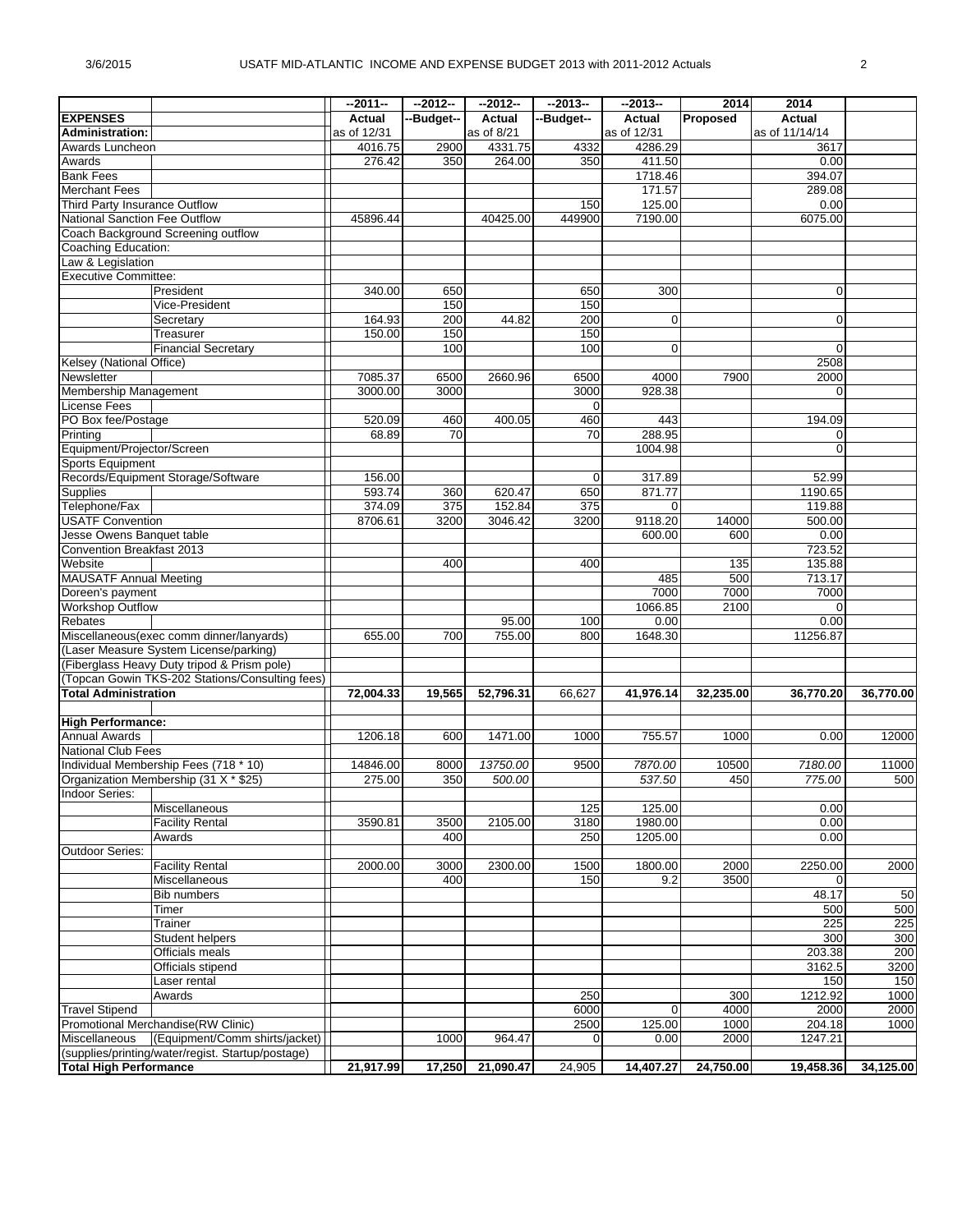|                                    |                                        | $-2011-$    | $-2012-$  | $-2012-$   | $-2013-$  | $-2013-$  | 2014      | 2014      |           |
|------------------------------------|----------------------------------------|-------------|-----------|------------|-----------|-----------|-----------|-----------|-----------|
| <b>EXPENSES</b>                    |                                        | Actual      | -Budget-- | Actual     | -Budget-- | Actual    | Proposed  | Actual    |           |
| Long Distance Running:             |                                        | as of 12/31 |           | as of 12/1 |           |           |           |           |           |
|                                    | Individual Membership Fees (761* \$10) | 12078.00    | 7250      | 12300.00   | 7250      | 6490.00   | 6500      | 7610.00   |           |
|                                    | Organization Membership (54* \$25)     | 1440.00     | 2050      | 2250.00    | 2050      | 1375.00   | 1400      | 1350.00   |           |
| <b>Grand Prix:</b>                 | Club Cash Awards                       | 7911.75     | 3025      | 6050.00    | 3025      | 0.00      | 3025      | 3025.00   |           |
| Off-Road:                          | Club Cash Awards                       |             | 1500      | 1400.00    | 1500      | 600.00    | 1500      | 1400.00   |           |
| Awards & LDR Plaques               |                                        | 500.00      | 3375      | 474.40     | 3375      | 2881.76   | 4650      | 4842.11   |           |
| Postage                            |                                        | 340.56      | 800       | 142.56     | 800       | 264.04    | 500       | 11.88     |           |
| Printing                           |                                        | 1662.76     | 1100      | 310.15     | 1100      | 39.80     | 800       | 0.00      |           |
| Office Expense                     |                                        |             | 300       |            | 300       | 23.06     | 300       | 0.00      |           |
| Phone, Fax plus                    |                                        | 168.75      | 1000      | 154.24     | 1000      | 138.85    | 1000      | 151.09    |           |
| <b>AADP Travel</b>                 |                                        | 750.00      | 800       | 150.00     | 800       | 200.00    | 800       | 500.00    |           |
| <b>XC Awards</b>                   |                                        |             |           |            |           |           |           |           |           |
| <b>LOC 2014 USATF CLUB</b>         |                                        |             |           |            |           | 1500.00   |           | 3500.00   |           |
| <b>Club Travel Stipend</b>         |                                        |             | 1500      | 1500.00    | 1500      | 1300.00   | 1500      | 0.00      |           |
| <b>Scoring Software</b>            |                                        |             |           |            | $\Omega$  |           |           |           |           |
| Miscellaneous                      | Natl Club Championship)                | 790.63      |           | 405.00     | 1000      | 595.00    | 6500      | 38.66     |           |
| (LDR mtg meal)                     |                                        |             |           |            |           |           |           |           |           |
| <b>Total Long Distance Running</b> |                                        | 25,642.45   | 22,700    | 25,136.35  | 23,700    | 15,407.51 | 28,475.00 | 22,428.74 | 22,153.00 |
|                                    |                                        |             |           |            |           |           |           |           |           |
| Officials:                         |                                        |             |           |            |           |           |           |           |           |
| <b>Annual Awards</b>               |                                        |             | 75        | 43.46      | 75        | $\Omega$  | 75        | 76.4      | 75        |
| Certification Fees (26*15)         |                                        | 465.00      | 1125      | 360.00     | 1500      | 1905.00   | 150       | 390.00    | 165       |
| Clinics                            |                                        | 1685.65     | 1600      | 1271.75    | 1500      | 950.93    | 1000      | 450.97    | 1000      |
| <b>Equipment Replacement</b>       |                                        |             |           |            | 1500      |           | 100       |           |           |
|                                    | Individual Membership Fees (213* \$10) | 2350.00     | 2250      | 2537.50    | 1000      | 1270.00   | 100       | 2130.00   | 110       |
| Postage                            |                                        | 268.62      | 400       | 137.45     | 400       | 293.68    | 100       | 162.10    | 250       |
| <b>Supplies</b>                    |                                        | 50.29       | 200       | 27.52      | 150       | 189.81    | 160       | 169.74    | 170       |
| Printing/copying                   |                                        |             | 200       |            | 200       |           | 50        | 0.00      | 50        |
| Rulebooks                          |                                        | 1103.60     | 1000      | 838.25     | 1000      | 561.45    | 350       | 355.59    | 225       |
| <b>Facility Rental - Meetings</b>  |                                        |             | 500       | 500.00     | 500       | 848.89    | 1000      | 642.88    | 2000      |
| Speakers stipend                   |                                        |             |           |            |           |           |           | 520.00    |           |
| Speakers meal                      |                                        |             |           |            |           |           |           | 184.87    |           |
| Officials Clothing                 |                                        |             |           |            |           |           |           | 872.85    |           |
|                                    | Miscellaneous(Bereavement flowers)     |             |           |            |           | 98        | 100       | 115       | 150       |
| <b>Total Officials</b>             |                                        | 5.923.16    | 7.350     | 5.715.93   | 6.325     | 6.117.76  | 3.185.00  | 6.070.40  | 4.195.00  |
|                                    |                                        |             |           |            |           |           |           |           |           |
|                                    |                                        |             |           |            |           |           |           |           |           |